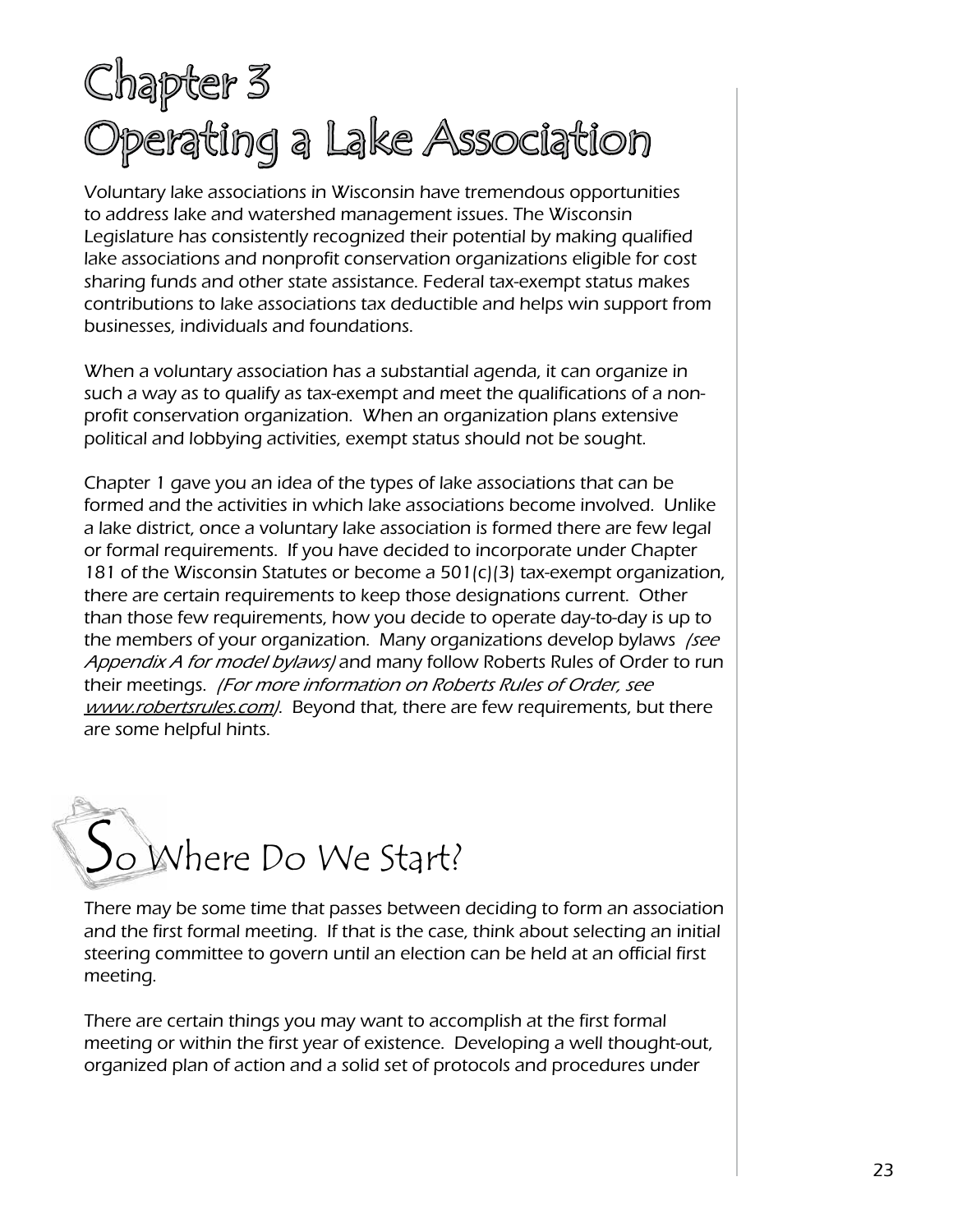Wis. Stat. § 181.0122

which to operate should go a long way toward assuring you reach your lake organization goals. Make sure this is done with the input of any and all people interested in being involved.

- Form a committee to start the process of developing bylaws so they can be approved by the membership at the first official meeting. Bylaws establish the formal structure and procedures of the association, and include: the stated purpose of the association; the date of the annual meeting; the numbers and appointments of officers and directors; the election procedures; and the formal committee structure, etc. /see Appendix A for model bylaws)
- Consider becoming a Qualified Lake Association (see Chapter 2)
- Consider incorporating as a Wisconsin nonprofit, non-stock corporation under Chapter 181, Wisconsin Statutes. The process is relatively inexpensive and straightforward to do. A lawyer is not usually necessary. The articles of incorporation are filed with the Department of Financial Institutions (DFI). The form DFI/CORP102 is available online at [www.wdfi.org/corporations/forms/corp181forms.htm](http://www.wdfi.org/corporations/forms/corp181forms.htm) (Form 102) and is to be filed with the fee with DFI, PO Box 7846, Madison, WI 53703-7846, 608-261-7577. The filing fee currently totals \$35 (see Appendix B for a copy of the form)
- Consider using Robert's Rules of Order. For more information on Robert's Rules of Order, see www.robertsrules.com. Most organizations operate using Robert's Rules, which helps the organization be fair and complete in conducting its meetings. Officers and members of your group can easily obtain a copy. Behind Robert's Rules are many years of experience with meetings, so the guidelines anticipate most questions that will arise
- Nominate and elect officers
- Form any other standing committees that you feel are important. Examples of the topics lake association committees typically address include: aquatic plant and aquatic invasive species management; education; water quality; volunteer lake monitoring; shoreland development; water recreation; public relations; government relations; and grants and fundraising

## Taxes

By their very nature, lake organizations are involved with money. They often need to help pay for some lake management techniques and do it through fundraising events, dues, grants and other methods. If your association is involved with employees, grants, fundraising or collects more than \$5,000 a year, it is a good idea to contact a professional accountant and make sure your organization is complying with federal and state tax laws. It is also a good idea to have someone check the various tax laws from time to time for changes and updates.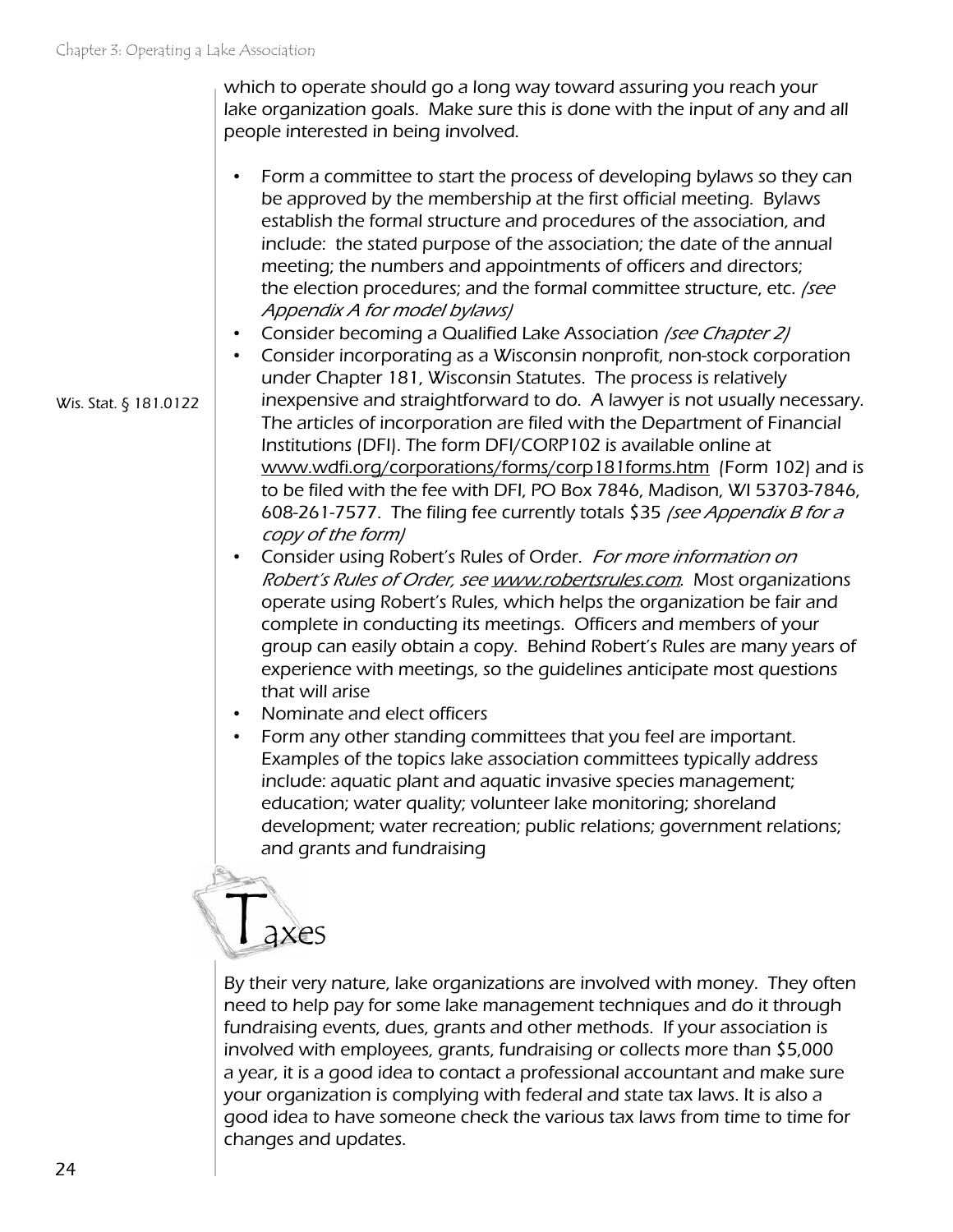Typically, lake associations are considered exempt from paying federal and state income tax if they have annual gross receipts of less than \$5,000. If your association receives monies exceeding \$5,000 per year, or \$15,000 over a three-year period, you may want to speak with an accountant (be sure they are familiar with nonprofit organizations). You may want to research the benefits of having the Internal Revenue Service (IRS) officially recognize your organization as having tax-exempt status. To establish exemption with the IRS, your organization should file for official recognition. More information can be found below.

### Federal Tax-Exempt Status

Some associations may consider filing for federal tax-exempt status. Many people confuse nonprofit with tax-exempt organizations. Not all nonprofit groups are exempt from federal or state income tax. Typically, lake associations are considered exempt from having to file federal and state income tax returns if they have annual gross receipts of less than \$5,000. If your association receives monies exceeding \$5,000 per year, or \$15,000 over a three-year period, contact an accountant familiar with nonprofit organizations.

To establish official exemption with the IRS, your association should file for federal tax-exempt status. Governmental units, including lake districts, enjoy the advantages of being exempt from federal income tax automatically.

Federal tax-exempt status provides several advantages:

- The organization is not subject to federal or state income tax
- A person that gives a gift to a qualifying tax-exempt organization is eligible to claim a tax deduction, which may encourage people to give money to the organization
- Tax-exempt organizations can obtain bulk postal rate privileges
- Because most foundations are also tax-exempt organizations, they often can only award grants to groups recognized as tax-exempt

Although there are various types of tax-exempt organizations, a typical lake association would seek status as a "charitable, scientific or educational" organization under Section 501(c)(3) of the Internal Revenue Code. To qualify as an exempt organization under Section 501(c)(3), an organization must be structured and operated exclusively for "exempt purposes." These may include scientific, educational and charitable activities. Water pollution prevention and control, land protection, and other activities of many lake associations are considered "charitable" under federal tax law. The IRS has specifically recognized that an organization formed to preserve a lake as a public recreational facility and to improve the condition of the water in the

IRS Rev. Rule 70-186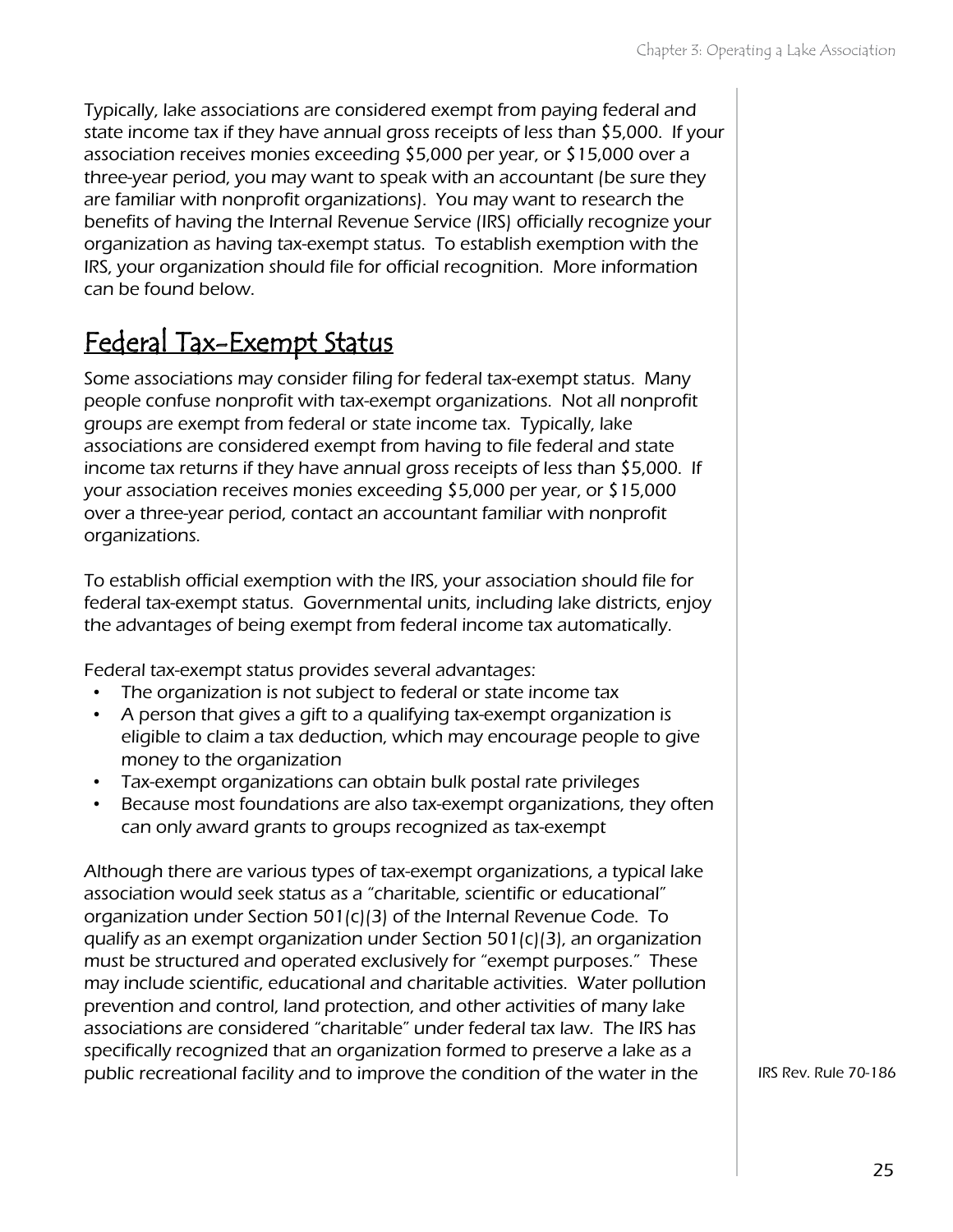lake is operated exclusively for charitable purposes. Federal tax-exempt organizations are also subject to important limitations on their activities under Section 501(c)(3). The IRS requires that these specific limitations on powers be included in the organization's articles of incorporation or other charter. The most important of these are:

- 1. No part of the net income or earnings of the organization may be distributed to any director, member or other individual. (This does not prohibit compensation for services performed.)
- 2. Exempt organizations may not engage in political activity and are sharply limited in their authority to undertake lobbying activities.

Not all Section 501(c)(3) organizations are created equally. Federal tax law makes a distinction between "private foundations" and "publicly supported charities." Both are exempt from taxation, but public charities offer donors greater tax benefits. In general, an organization is considered to be publicly supported if it normally receives at least one-third of its total support from the combination of government or public contributions. The law on exempt organizations, including private foundation determination, is complex and may be difficult to understand. This section is not intended to go beyond a very general description of these provisions.

In order to obtain tax-exempt status under Section 501(c)(3), an organization is required to file IRS Form 1023 and related schedules and exhibits, copies of the organization's Articles of Incorporation, bylaws, and financial records including a two-year budget for new organizations and other materials. These documents are intended to explain the organization's proposed activities in order to demonstrate that it meets the requirements for exemption. Wisconsin organizations file these papers with the IRS Exempt Organization Office in Chicago. For a brochure on applying for tax-exempt status, see [www.irs.gov/pub/irs-pdf/p4220.pdf](http://www.irs.gov/pub/irs-pdf/p4220.pdf). For detailed information on public charities and forms, see [www.irs.gov/charities/charitable](http://www.irs.gov/charities/charitable/index.html).

From the date of filing, it typically takes about six months to obtain a determination letter. The IRS review is quite detailed, and will usually return an incomplete or improperly prepared application, rather than request specific modifications. A nonrefundable determination user fee is payable at the time the application is filed. These user fees range from \$150 to \$500 depending on the expected annual receipts of the applicant organization. Some organizations recruit knowledgeable volunteers to develop the taxexempt status application, others obtain professional assistance from an experienced attorney or accountant. Attorneys' fees may vary depending on the amount of work needed to prepare the application materials and obtain federal tax-exempt status.

If you want to find out more about federal tax-exempt status, contact an accountant or the IRS Tax Exempt and Government Entities Division at 1-877-829-5500.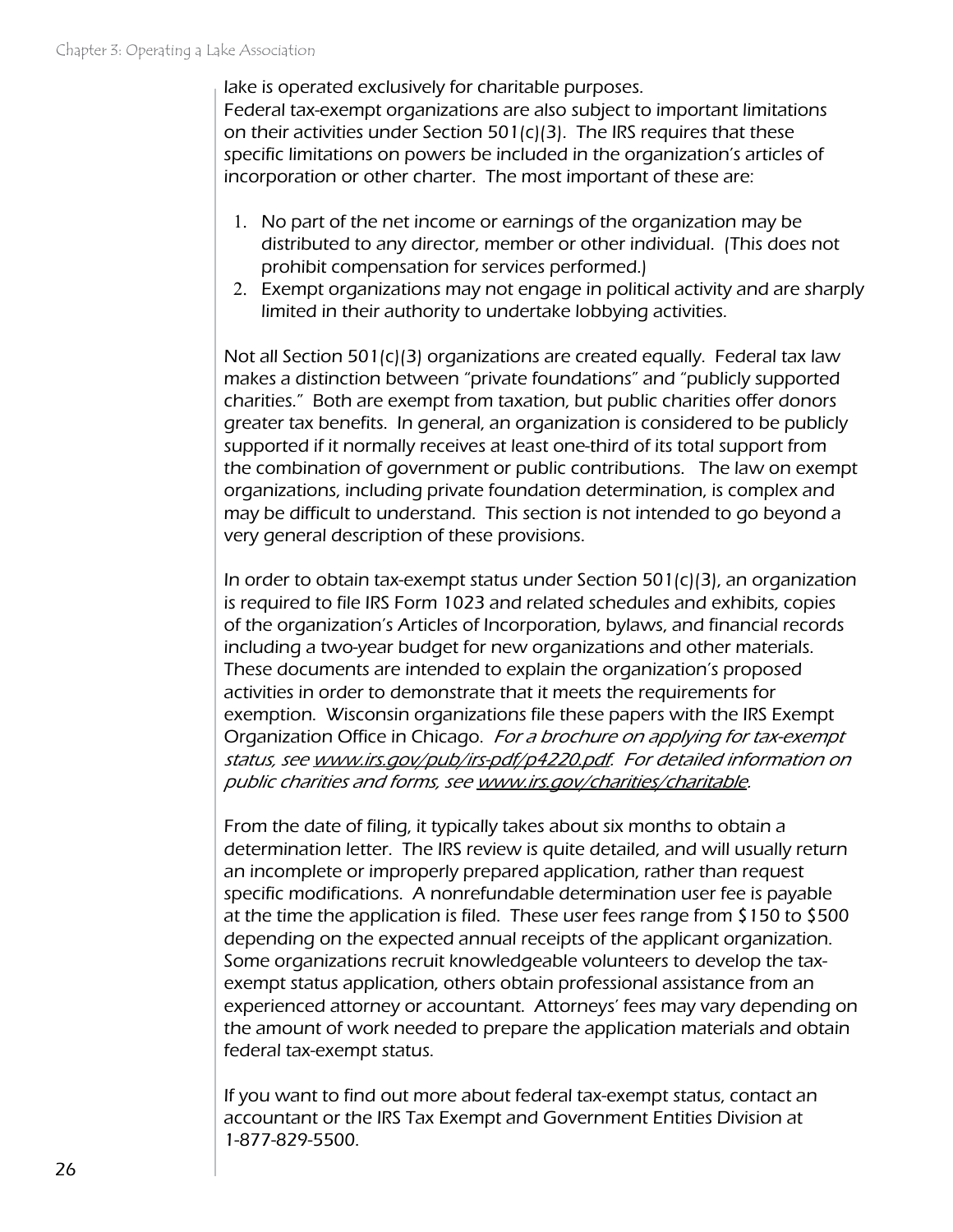If you plan on applying for federal tax-exempt status under Section  $501(c)(3)$ , you will need to obtain an Employer Identification Number (EIN), also known as a Federal Tax Identification Number. Most banks will require your organization to have an EIN in order to open a bank account. An EIN is a nine-digit number that the IRS uses to identify nonprofit organizations, government entities, trusts and estates, and other business entities. To obtain an EIN, an organization can apply to the IRS using Form SS-4, Application for Employer Identification Number. For more information see [www.irs.gov/](http://www.irs.gov/businesses/index.html) [businesses](http://www.irs.gov/businesses/index.html) or call 1-800-TAX-FORM for a copy of the form.

### State Sales Tax-Exempt Status

Rarely does a lake organization purchase enough items subject to state sales tax to make exempt status worthwhile. If yours does, you may want to look into applying for state sales and use tax-exempt status. To obtain state sales tax-exempt status, an organization may apply with the Wisconsin Department of Revenue for a Certificate of Exempt Status (CES) using Form S-103, Application for Wisconsin Sales and Use Tax Certificate of Exempt Status. Lake associations will need to be recognized by the IRS as having tax-exempt status and submit required documentation. If approved, the department will issue you a CES number to exempt you from sales tax when making purchases. Lake districts, since they are governmental units, will not need to demonstrate their qualifications as nonprofit organizations, but should use the form to receive a CES number. For more information and a copy of the form, contact the Wisconsin Department of Revenue or their website at [www.dor.state.wi.us](http://www.dor.state.wi.us/).

## Fundraising

Sometimes lake organizations will have special fundraising campaigns in which they solicit donations from people on the lake as well as the general public. If you plan to raise significant funds, you may want to consider applying for status as a 501(c)(3) charitable organization. If donations to your organization (not including dues) exceed \$5,000 in a year, you will need to register with the Wisconsin Department of Regulation and Licensing. This agency oversees the regulation of charitable organizations and licensing of business professions in Wisconsin. For more information, see [http://drl.wi.gov/prof/char/cred](http://drl.wi.gov/prof/char/cred.htm).

If you are going to be raising significant funds, contact an accountant, attorney, the Wisconsin Department of Regulation and Licensing or the Wisconsin Department of Revenue for assistance.

Most banks will require your organization to have an EIN in order to open a bank account.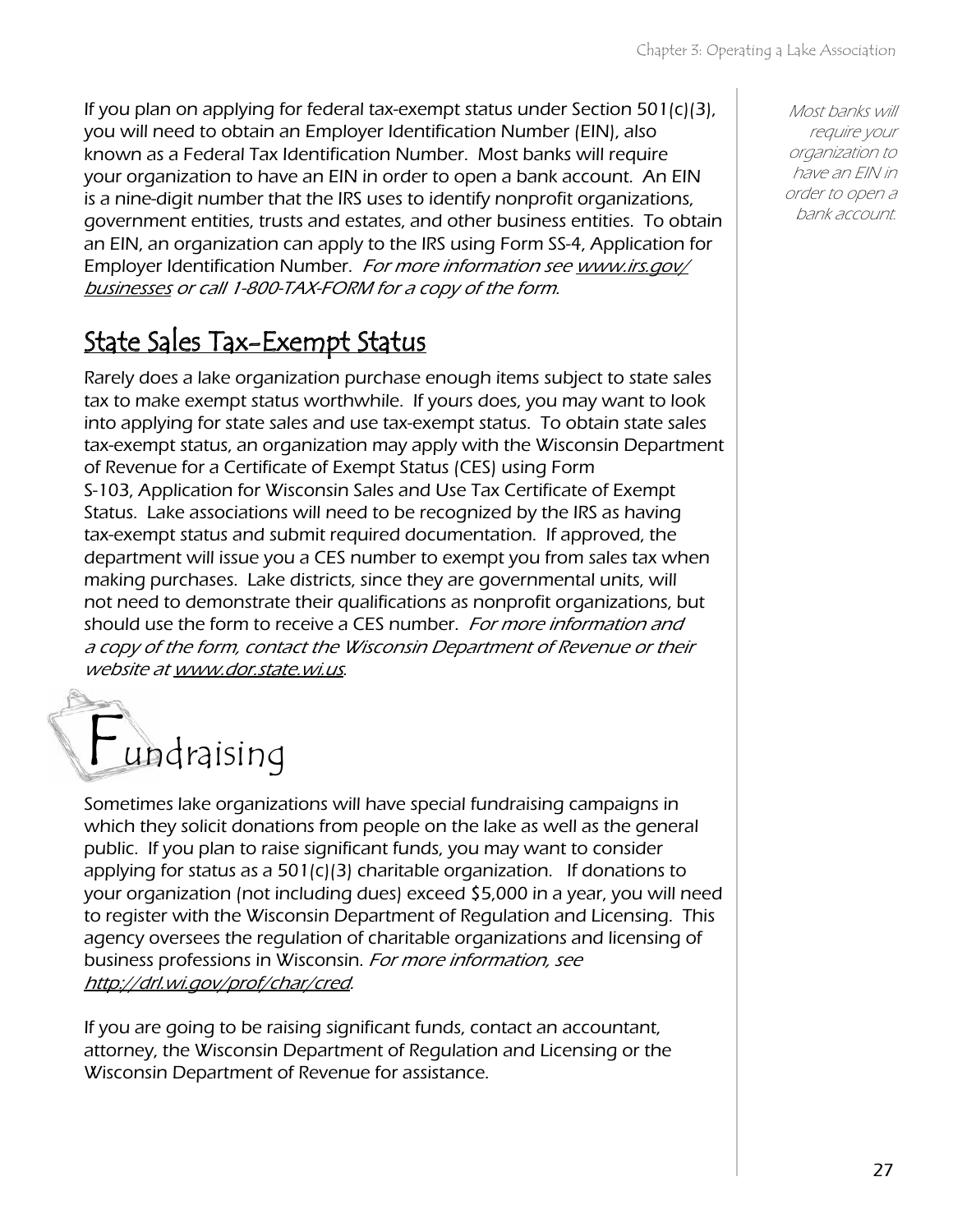

Having the dollars to do the needed work and keeping good records is crucial to any lake organization. There may be numerous sources of dollars and partners to help in keeping your lake healthy.

- Consider the organization's general approach to business
- Collect first dues/contributions
- Create an initial budget; consider revenue and debt. The starting date of the fiscal year is up to the organization. Some select January 1, others select a date that corresponds with their annual meeting. See the sample lake association budget on the next page
- Create a bank account, line of credit and any other fiscal business (any loans or lines of credit will need to be secured). Most banks will require an Employee Identification Number (EIN) in order to open a bank account. For information on obtaining an EIN, see the previous section on Taxes or go to www.irs.gov/businesses
- Plan alternative sources of revenue. These sources may include fundraisers, grants, dividend income, gifts, retail sales and others
- It may be a good idea to do an informal audit from time to time depending on the amount of money with which you are dealing
- Agree on a general plan of action for the association, including any regular business and social meetings, fundraising events, etc.
- Set a system in place to ensure accurate recordkeeping (grants, budgets, meeting minutes, resolutions). Arrange to keep the records in a secure place. Consider asking your public library to create a lake section to showcase meeting minutes, lake-related publications, and other materials relevant to your community
- Consider applying to the IRS for tax-exempt status. See previous section on Federal Tax-Exempt Status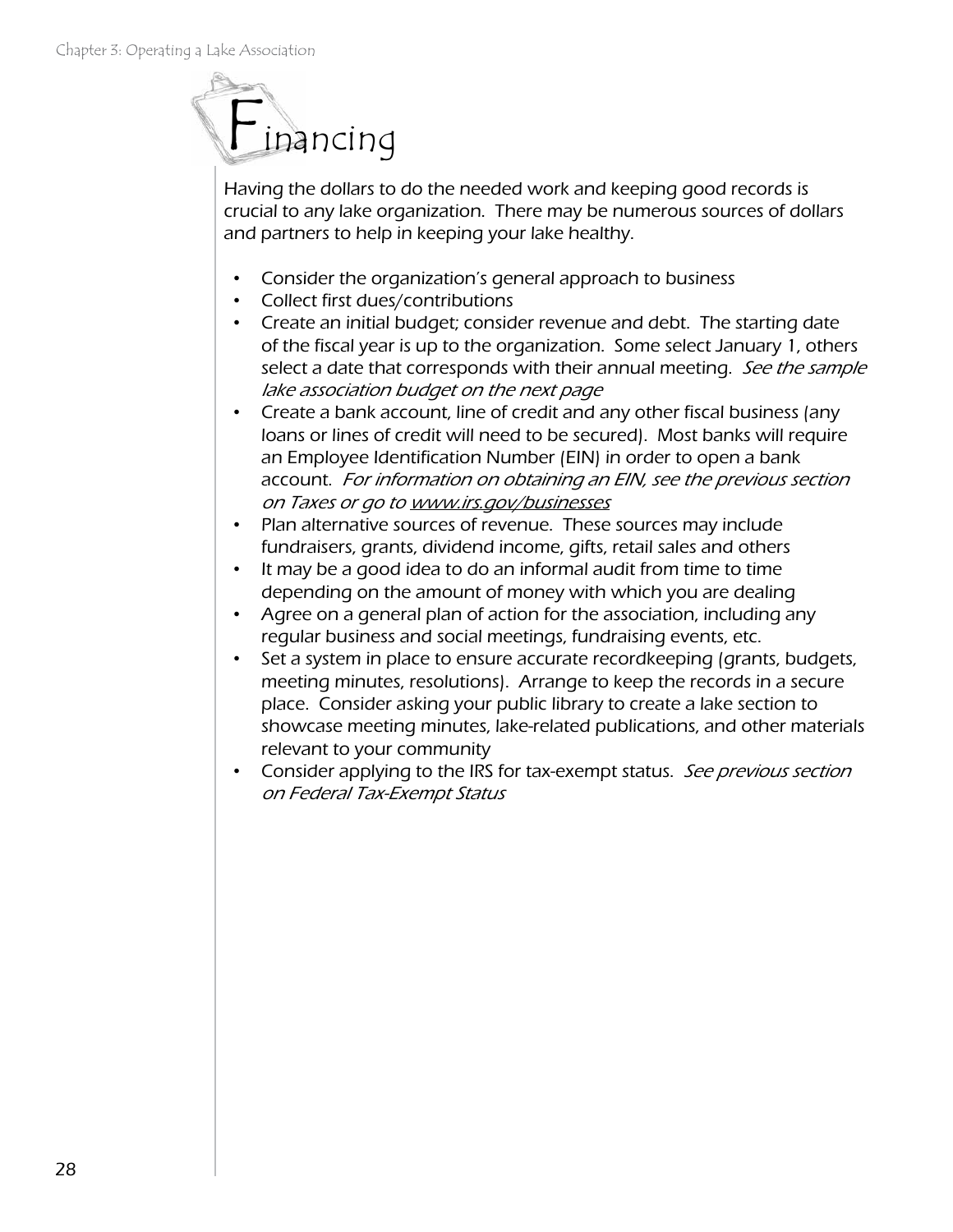#### **Sample Lake Association Budget**

#### **Pretty Lake Association 20\_\_\_ Budget Summary**

| Current Year                   | Current Year                      | Next Year      |
|--------------------------------|-----------------------------------|----------------|
|                                | Actual                            | Proposed       |
|                                |                                   |                |
| \$2,500                        | \$2,300                           | \$2,500        |
| \$<br>$\theta$                 | 50<br>S                           | 50<br>S.       |
| \$1,000                        | S.<br>650                         | \$1,000        |
| \$3,500                        | \$3,000                           | \$3,550        |
|                                |                                   |                |
|                                |                                   |                |
| \$<br>500                      | 450<br>S.                         | \$<br>500      |
| S.                             | S                                 | \$<br>300      |
|                                |                                   |                |
| 500<br>S.                      | 380<br>S.                         | \$<br>500      |
|                                |                                   |                |
| $\mathbb{S}$<br>$\overline{0}$ | \$<br>$\theta$                    | \$<br>920      |
|                                |                                   |                |
| 500<br>S.                      | 490<br>S.                         | 530<br>S.      |
| \$1,800                        | \$1,600                           | \$2,750        |
|                                |                                   | 800<br>\$      |
|                                | <b>Budgeted</b><br>300<br>\$1,700 | 280<br>\$1,400 |

#### **Pretty Lake Association 20\_\_\_ Statement of Cash Position** Beginning Cash Balance \$1,000 Cash Excess/Deficit \$1,400 Ending Cash Balance \$2,400



Some projects that you wish to undertake may require more capital than your organization is able to raise. If that is the case, you may consider applying for one or more lake grants. DNR lake coordinators will work with Qualified Lake Associations to award state funds to assist with meeting the costs of eligible projects.

Qualified lake associations are eligible to receive state grant funds for certain projects under the Lake Management Planning Grant Program. They are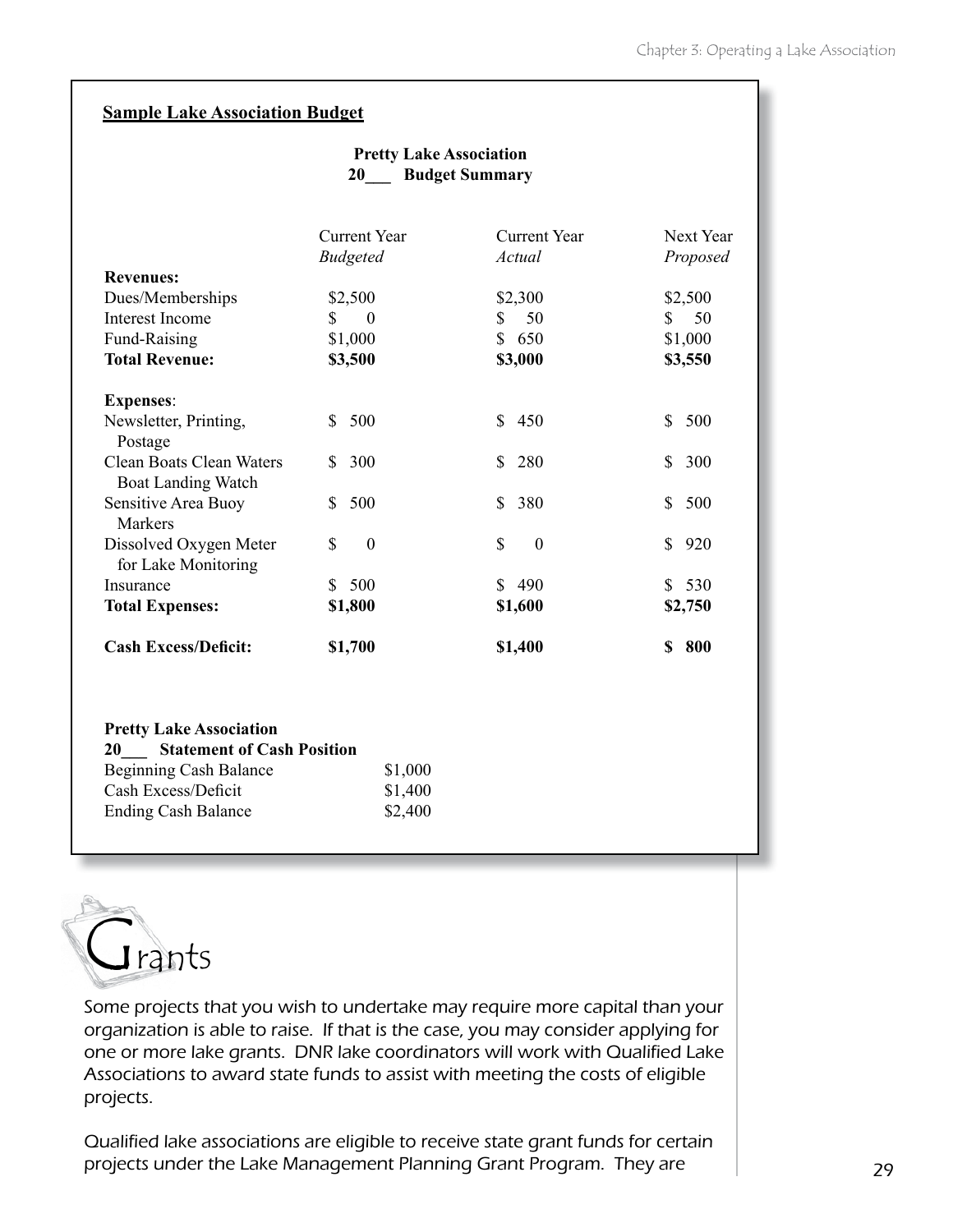Wis. Stat. § 144.253 Wis. Stat. § 144.254 Wis. Stat. § 30.92

also eligible to receive state matching funds under the Lake Management Protection Grant Program and Aquatic Invasive Species grants. In addition, qualified lake associations are eligible for grants for certain recreational boating projects, including the purchase of capital equipment for aquatic plant harvesting, for public boat launch facilities and for navigational buoys. For detailed information on lake grants, see [www.uwsp.edu/cnr/uwexlakes](http://www.uwsp.edu/cnr/uwexlakes/).

## Insurance

The topic of insurance coverage can be a difficult one for lake organizations to address. The costs of insurance may vary greatly between lake organizations, depending on their size and activities. Should these smaller groups not buy insurance coverage? Are they at risk? Your lake association may face these questions as you examine your budget and strive to make the best use of the dollars available. For more information about insurance, see Chapter 7.

## Getting Connected

Being aware of issues that face your lake compel you to be connected. Local issues may require you to have detailed knowledge of people and their viewpoints; regional or statewide issues may require you to have a broader understanding of the implications of different issues and how they affect others. It is important to stay connected, not only around your lake, but also in your county, your region, and across the state. To get connected:

- Develop a way to communicate with your membership, other stakeholders, state government and other lake organizations such as the publication of a newsletter, email or development of a website
- Use the Lake List Directory *(see box on next page)* to identify and include neighboring lake organizations
- Consider developing a logo or stationery for the organization to help create a professional presence
- Contact local government officials, the WDNR, UW-Extension Lakes Program and WAL and let them know you exist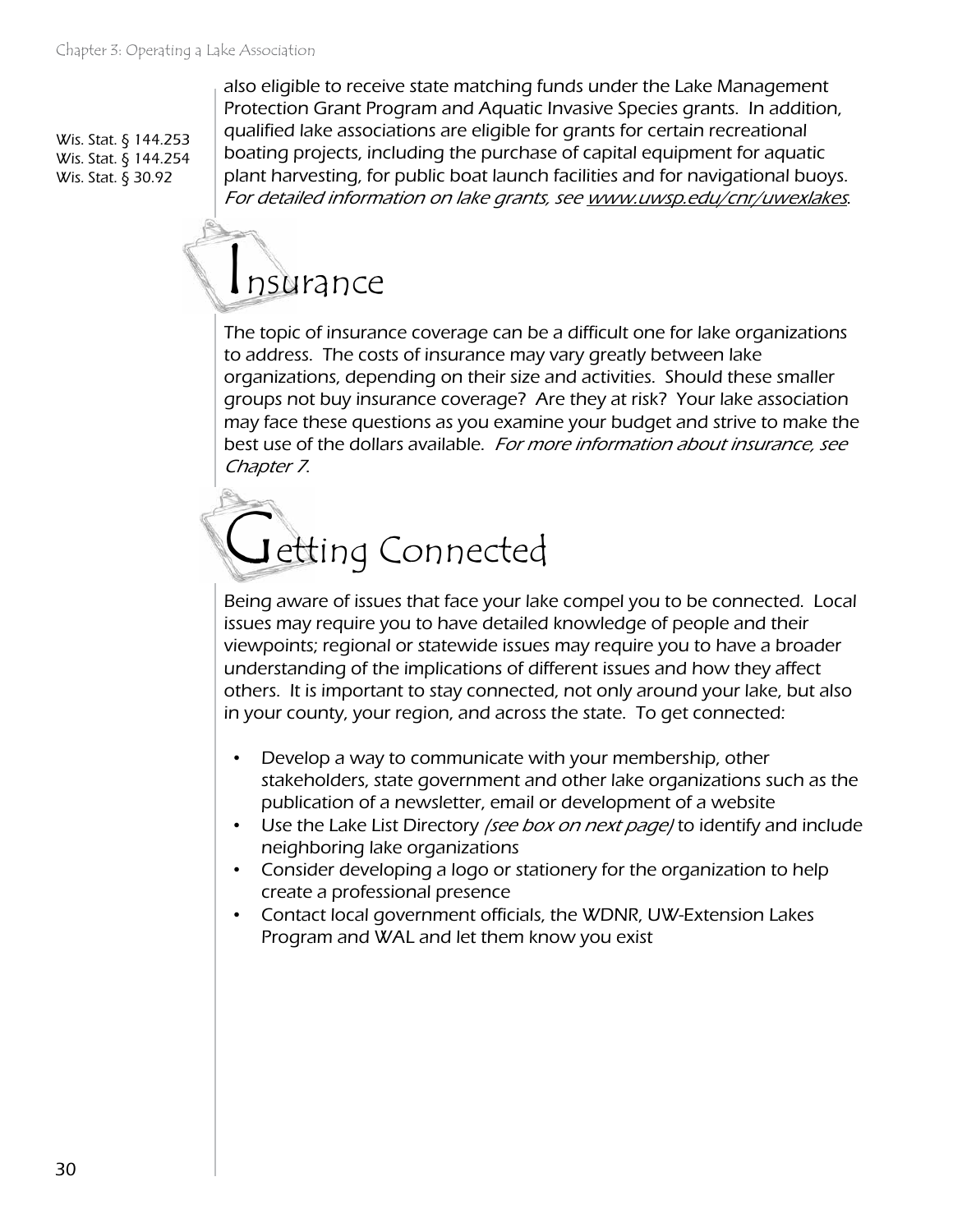### The Lake List Directory

Lake organizations do best when they stay in touch with their neighbor organizations and keep a finger on the pulse of town, county and state policies and issues that impact lakes. Who could be better than another lake organization to help answer your questions on how much insurance costs, who is a good contractor, or how neighboring lakes deal with aquatic invasives? The state keeps contact information and some other pertinent information on lake organizations, as well as businesses providing services to lakes, in a directory called the Lake List. The directory can be found at [www.uwsp.edu/cnr/uwexlakes](http://www.uwsp.edu./cnr/uwexlakes/). Contact the UW-Extension Lakes Program at 715-346-2116 or [uwexlakes@uwsp.edu](mailto:uwexlakes@uwsp.edu) when you form an association and to update contact information on an annual basis. The Lake List Directory is the most comprehensive directory of lake organizations in Wisconsin.

# Developing a Vision

Lake organizations that have taken the time to articulate their vision have a better track record of accomplishing their goals. The clearer your vision of your lake's future, the easier it will be to develop and follow a roadmap to your destination.

- Start to formulate the purpose of the association. This may take the form of a mission statement. For assistance with development of a mission statement, contact your county UW-Extension Educator
- Start thinking about how to prioritize any lake issues
- Develop a plan to recruit new members
- Start the process of arranging for a pre-planning, or "futuring," meeting where all members and those interested in the lake can be heard. Such a process can help the organization to prioritize issues and help to craft a vision for the lake. (You may consider using a facilitator to assist you in developing an inclusive process that is respectful of the many points of view that frequently exist in lake communities; trained individuals can be engaged through your county UW-Extension Educator)
- Have a plan. A sound written plan that all interested parties have contributed to can benefit your lake community and the lake in many ways. It will be the short and long-term "road map" that will determine where your efforts and funding will go. A lake management plan can present a coordinated strategy and assure that everyone knows what is planned for your lake. It can enhance communication, build consensus, assure that you will be cost effective with your projects and make sure you comply with state and federal laws and local considerations. A written plan can communicate your vision for the lake to new members of the community, and provide the basis for checking progress toward your lake protection goals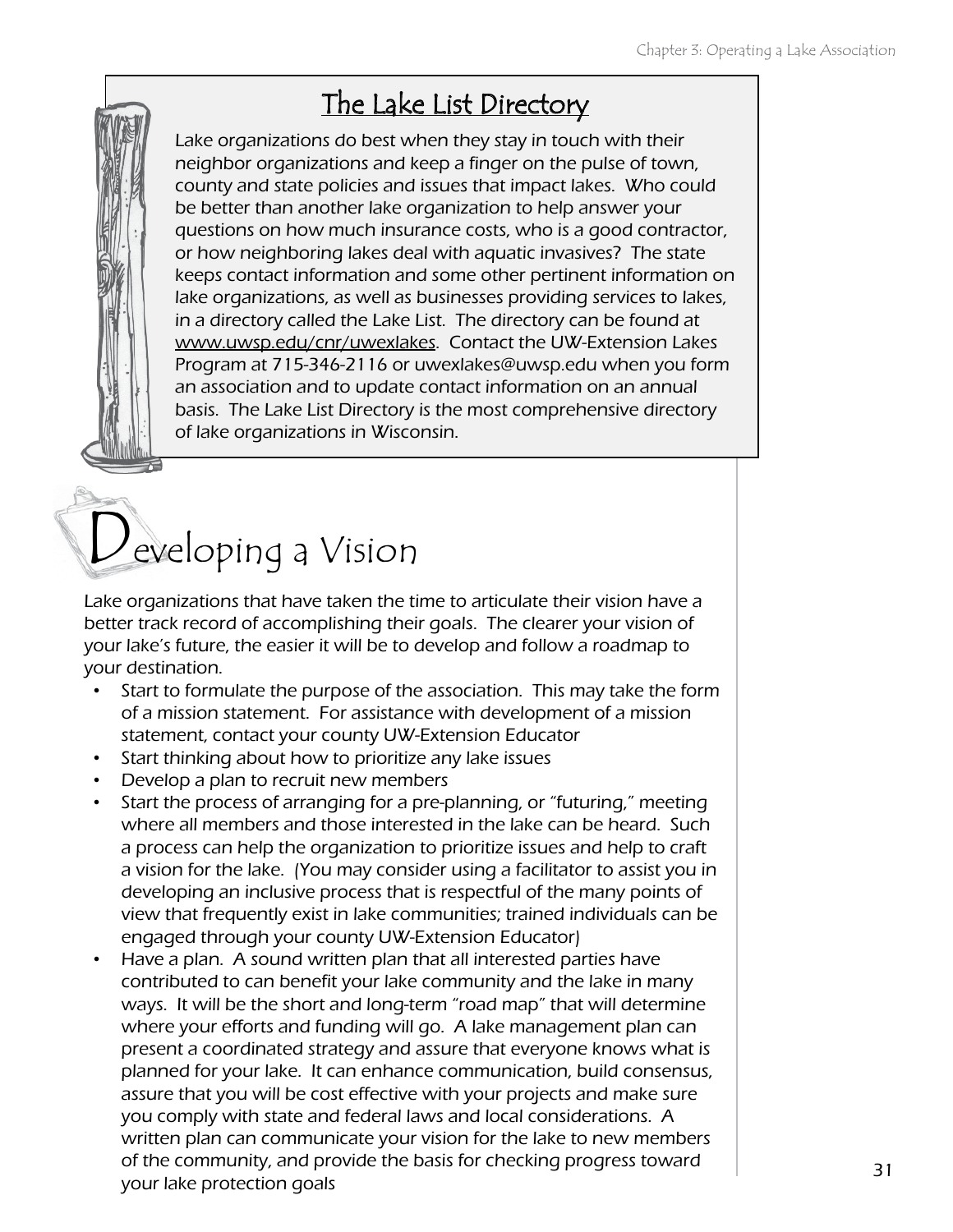## The Seven Step Plan

What are the steps in creating a plan? No matter what type of plan you are developing for your lake organization, the basic steps in planning remain the same. While the specifics and details vary depending on lake size and management issues, the process of planning (and a plan) typically includes the following general steps:

- 1. Goal setting Organize the effort, identify issues to be addressed, and agree on the goals
- 2. Inventory Collect base information to define past and existing conditions
- 3. Analysis Synthesize the information, quantify and compare current conditions to desired conditions, research opportunities and constraints, and set directions to achieving goals
- 4. Alternatives List all the possible management alternatives and evaluate their strengths, weaknesses and general feasibility
- 5. Recommendations Prioritize and select preferred management options, set objectives based on priorities and assets, then draft the plan
- 6. Implementation Formally adopt the plan, line up funding, and schedule activities for taking action to achieve the goals
- 7. Monitor & Modify Develop a mechanism for tracking activities and adjust the plan as it evolves

While each step is necessary, the level of effort and detail for each step will vary depending upon the project's goals, size of the lake, and number of stakeholders. For many Wisconsin lakes, there may be a number of plans that fold into a whole lake management plan. Lake organizations can develop plans to deal with water recreation or aquatic plant management, which should fit easily into a whole lake plan. You should carefully assess your lake's needs and then consider the detail required for each step in the process. A rule of thumb may be that the more complex the issue, and the larger the lake and population, the more comprehensive the plan will need to be. *(For* more details on planning, contact your county UW-Extension Educator.)